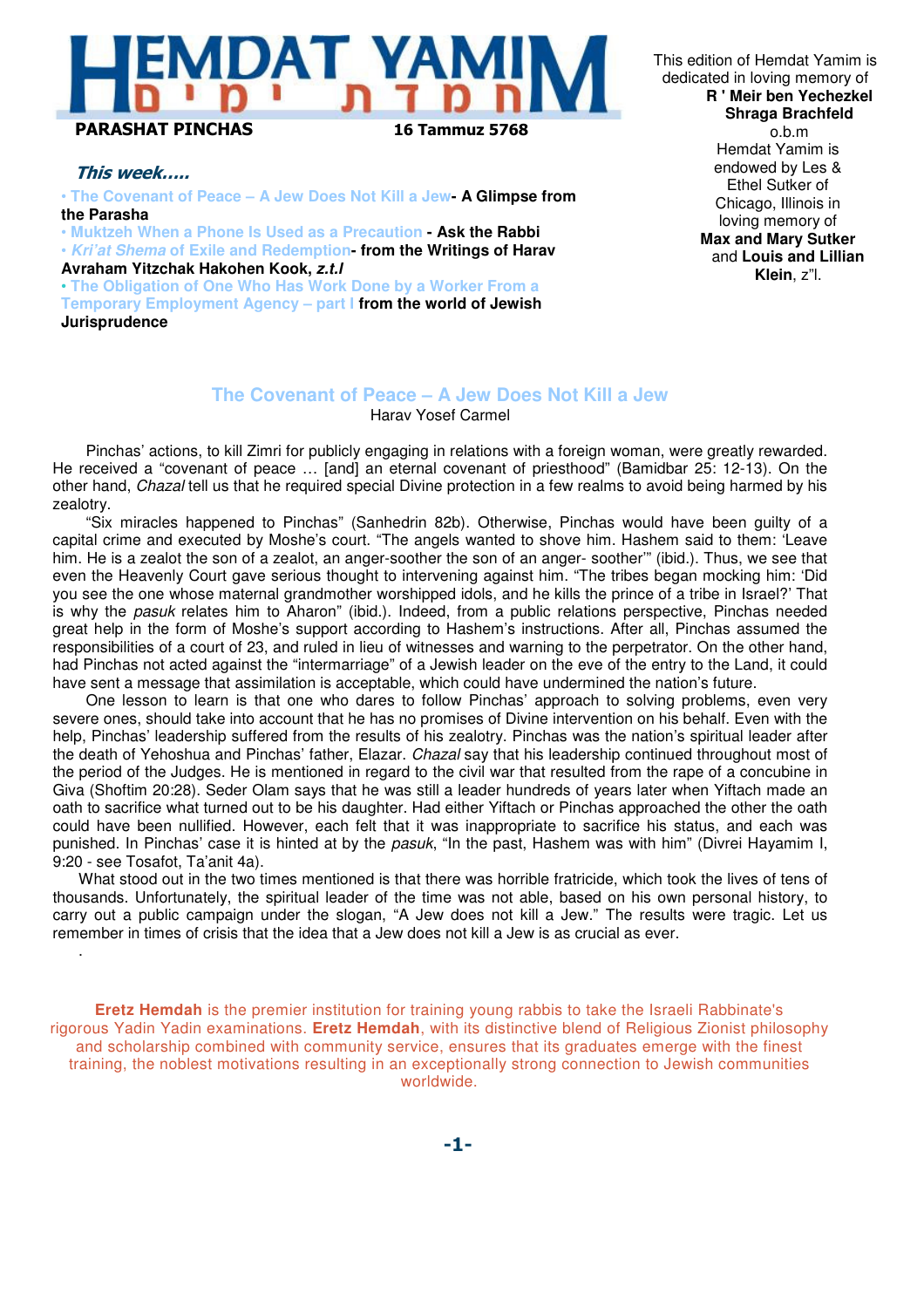



**Question:** I am an older man who recently underwent a series of health crises, including a heart attack. I usually take a cell phone with me outside the home in case I need to call for help. On Shabbat, I feel uneasy going out alone without a phone, as in my building's stairwell or late at night people may not be around. May I carry the cell phone in my pocket (we have an eiruv), or is it a problem of muktzeh? (My nervousness is not enough to be unhealthy itself, and I will not refrain from going out if your answer is "no.")

**Answer:** You imply that you do not feel that the cell phone is consistently needed on the level of safek piku'ach nefesh (the chance that it will save a life). You may be taking into account that where your live [the questioner included an address] many fine Jews would drop everything to help a person in distress and there is an active Hatzala organization. We begin with your assumptions.

A cell phone is generally muktzeh as a kli shemelachto l'issur (=kshmli), as its main purpose is to make phone calls that are prohibited on Shabbat. A kshmli can have a higher level of muktzeh (muktzeh machmat chisaron kis) if one is concerned enough about its safety to refrain from using it for other purposes. Nowadays people use cell phones for just about anything they desire.

A kshmli may be moved for tzorech gufo u'mekomo (to use it for a physical use or remove it from a place one wants to use) (Shulchan Aruch, Orach Chayim 308:3). It may not be moved to be protected from damage (ibid.). You are not interested in protecting the phone, but rather want it for its possible permitted usage. Is it enough that you are not moving it to protect it, or do you need a positive tzorech gufo u'mekomo? If it must be positive, how exacting are we in determining utility?

There are discussions among the Acharonim that seem to revolve along these questions. For example, the Shemirat Shabbat K'hilchata (20:10) rules that the "need of the place" must be literally that the muktzeh object is occupying a place one wants to use. If it is only that the object is an embarrassment or is otherwise unwanted where it is, it may not be moved. In other words, there has to be a well-defined need of mekomo. Yet not all agree with him (see ad loc.:(20); Az Nidbaru VIII, 30), and all may permit it if due to the utensil's presence, one will not use the room (ibid.).

The Mishna Berura (308:12) says that one may not move a kshmli to use it if a non-muktzeh object is available. Many poskim limit his stringency to cases where the non-muktzeh is easily useable (Igrot Moshe, OC V 21.12; Minchat Shlomo II, 34.30). Many feel that the Mishna Berura's reasoning is unanimously accepted (Shemirat Shabbat K'hilachata 20:29; B'er Moshe I, 21). However, our basic assumption is that tzorech gufo u'mekomo must meet significant standards.

Our case is special in two opposing ways. On one hand, the potential usage is the most important one possible (saving lives). On the other hand, the chances of needing to use it on Shabbat appear extremely small. The *gemara* (Shabbat 124a) says that placing sticks to separate the loaves of the *lechem hapanim* and prevent their spoilage is not considered *tzorech gufo* because it is unlikely that there will be spoilage in a short time. This implies that if the chance the object is needed is small, it is not considered a valid need.

Tying things together, we suggest as follows. If, after discussing the matter with the appropriate, sensitive health experts, it is felt that there is even a remote but normal chance that the cell phone will be needed to save a life (this will also make it *tzorech gufo*), it is permitted to take it. If it is felt that the chance of use does not reach even that low threshold, then not only would *piku'ach nefesh* not apply, but *muktzeh* would also be a problem.

**"Living the Halachic Process**" **-** We proudly announce the publication of our first book in English. "Living the Halachic Proces" a selection of answers to questions from our Ask the Rabbi project. A companion CD containing source sheets for the questions is also available. In honor of the book's debut we offer it at the special rate of \$20 (instead of \$25). Contact us at info@eretzhemdah.org

Have a question?..... e-mail us at **info@eretzhemdah.org**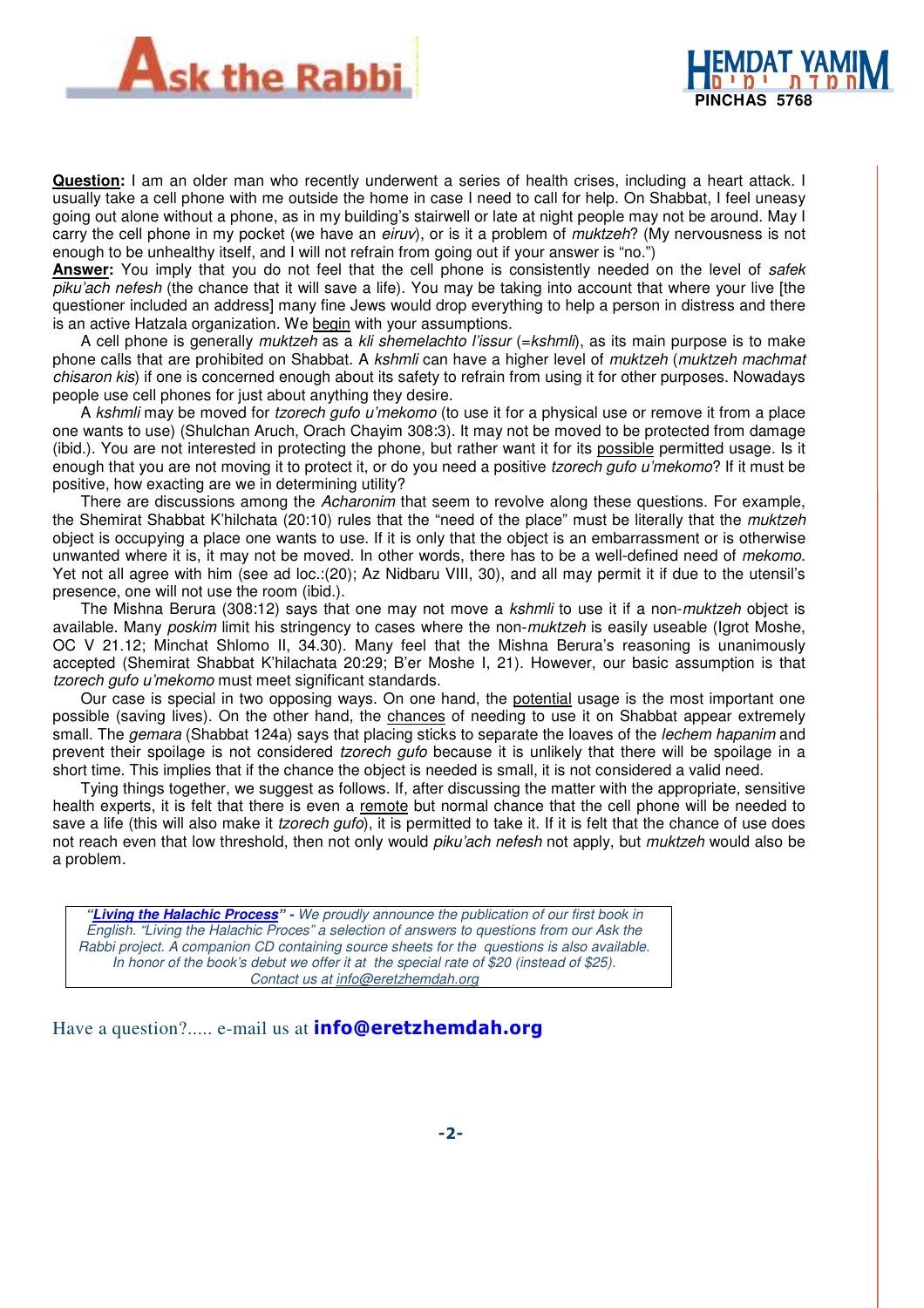

Ava (from the writings of Harav Avraham Yitzchak Hakohen Kook, z.t.l.)

> **Kri'at Shema of Exile and Redemption** (from Berachot 2a – Ein Aya, Berachot 1:1)

[Let us briefly introduce the structure of Ein Aya and our presentation of it. The text begins with the Talmudic source (usually a gemara, but in this case, a mishna). Below is Rav Kook's passage from Ein Ayah, which elucidates the text. It is important, while reading the Ein Ayah, to remember the content and wording of the Talmudic text. The numbering system is as follows. The passages start from 1 at the beginning of each chapter of the Talmudic tractate.]

**Mishna:** From when do they recite Shema at night? From the time that the kohanim enter to eat their teruma (tithe portions).

**Ein Ayah:** Kri'at Shema at night and in the morning demonstrate that there are two different ways that Israel is responsible to call out in the Name of Hashem. We need to accept upon ourselves the yoke of the Heavenly kingdom and also act through our calling out in the name of the One G-d, so that eventually all of the world's inhabitants will recognize that Hashem, the G-d of Israel, is King and His kingdom has dominion over all.

In galut (exile), which is similar to darkness, our main activity is focused exclusively on ourselves, so that we will be able to withstand the waves that are washing over us with the strength of Hashem's Name. Therefore, at night, belief applies, and therefore "whoever did not recite [the blessing of] 'Emet Ve'emuna' (Truth and Belief) at night did not fulfill his obligation" (Berachot 12a). This is because for ourselves, the belief and the acceptance of the truth from our forefathers, who saw with their own eyes the light and the honor of Hashem, is sufficient.

However, at the time of the *geula* (redemption), when the stature of Israel will be elevated, then will arise the time to act in the manner of Kri'at Shema of the morning, [said in proximity of the beracha] of Ahava Rabba (Great Love), as all of the nations will say that the light of Israel will be an eternal light. Therefore, at that time the reasons behind the [laws of the] Torah will be revealed, [as the *pasuk* (Zechariah 14:6) says] "There will not be anymore a precious light and a frozen one (ohr yekarot v'kipa'on)," from which Chazal learn that the reasons of the Torah, which are illusive in this world will come to the surface in the World to Come. This is because in order to bring close those who are far away, it is proper to clarify the words of truth in a clear manner and to translate that according to the external conception of the nations. That is why the morning [beracha of] Emmet V'yatziv (It is True and Stands) can be translated into Aramaic.

Israel are the priests of Hashem in the world in that they are involved in their internal matters between themselves and have nothing to do with those "outside the clan," as kohanim act. This is not the case when they teach Torah or even at the time that they bring sacrifices, at which time they have a relationship with non-kohanim, as, after all, they act on the behalf of others. They are either our agents or Hashem's agents, but they are certainly agents. However, at the time that they enter to eat *teruma* [see mishna above] they enter a world of kohanim alone, and they are not allowed to include a non-kohen at all. A non-kohen has no part in this eating, and there is a need to be separated from him.

This idea of separation is generally true in regard to the time of Kri'at Shema at night, representing the time of galut. It causes Israel to be a nation alone to protect their holy acquisitions, eternal life in whose midst the Name of the Blessed One dwells. In this way then there is a connection between Kri'at Shema at night and the time that the kohanim enter to eat their teruma.

**Mishpatey Shaul–** A new edition containing unpublished rulings by our late mentor, Maran Hagaon HaRav Shaul Yisraeli zt"l, in his capacity as dayan at the Supreme Rabbinical Court in Jerusalem. The book includes halachic discourse with some of the greatest poskim of our generation. The special price in honor of the new publication is \$15 (instead of the regular \$20).

#### **Responsa B'mareh Habazak**, Volumes I, II, III, IV, V and VI:

Answers to questions from Diaspora rabbis. The questions give expression to the unique situation that Jewish communities around the world are presently undergoing. The answers deal with a developing modern world in the way of "deracheha, darchei noam". The books deal with the four sections of the Shulchan Aruch, while aiming to also take into consideration the "fifth section" which makes the Torah a "Torah of life." (Shipping according to the destination)**Special Price:** 6 volumes of Responsa Bemareh Habazak - \$60 (instead of \$86)